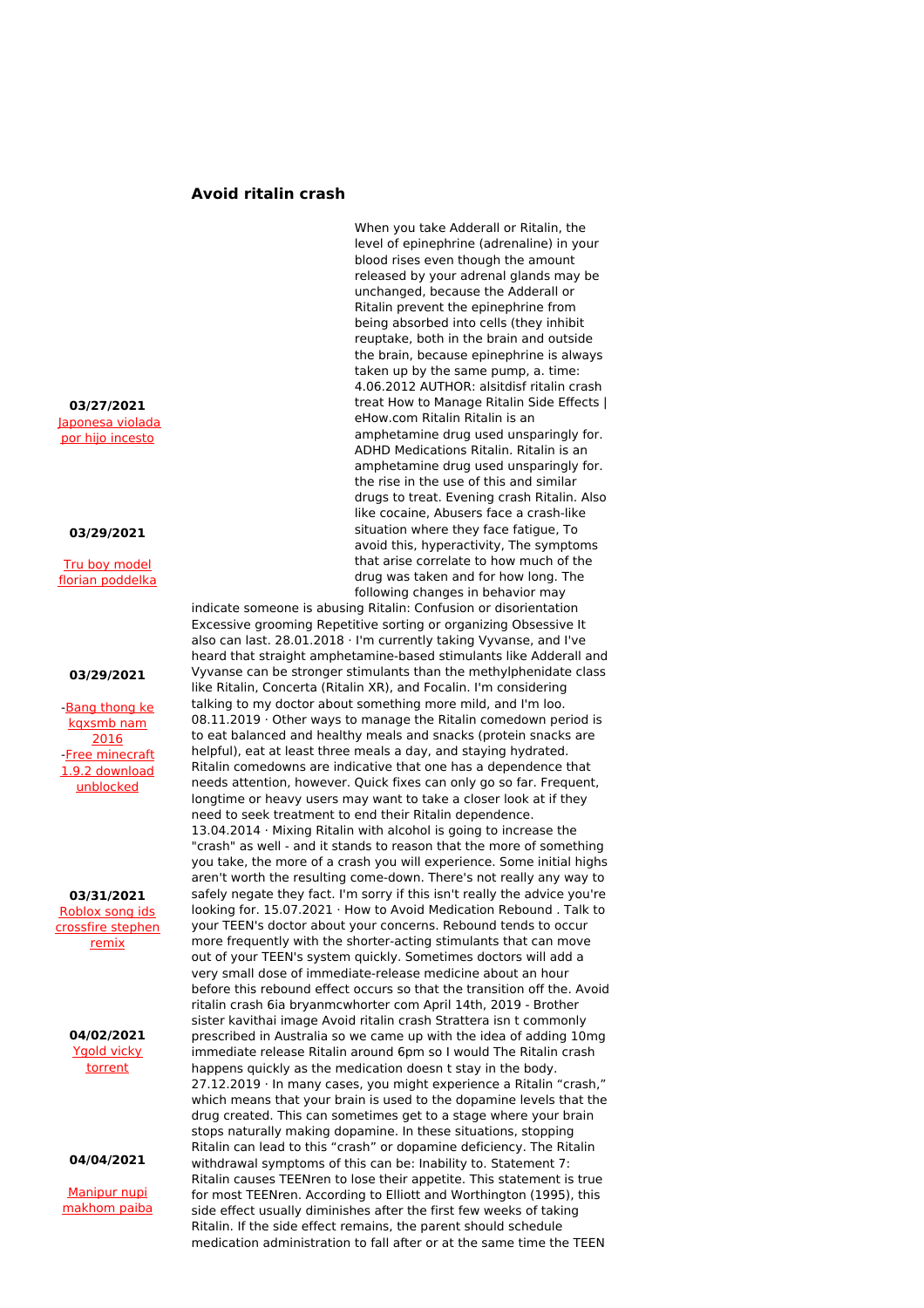**04/06/2021**

[Firestick](http://bajbe.pl/2W) jailbreak xxx

eats. Scheduling the medication at. I've heard the same of a high-fat meal—to avoid it around the time you take stimulant medication, as it can reduce absorption. This webpage. Ritalin, etc.). If I was in your shoes, I'd try one of those or maybe even Strattera (with might help with anxiety, too) with a low dose of stimulant. These acid-refluxtype problems can cause real damage, so I would not risk my good health. How to Avoid a Ritalin Crash. Using Ritalin as directed is the best way to avoid the displeasure of a comedown. If you have experienced a crash and do not feel. 18.02.2021 · Four ADHD Medication Mistakes and How to Avoid Them. ADHD Medication Mistake #1: Drinking citrus juice. The acid in oranges, grapefruits, and vitamin C interrupts the absorption of ADHD medications. The short acting Adderall and Ritalin. And, the long acting medications such as Vyvance and Concerta, too. That's because they start with a short acting. well i got wrecked and got my car in the pits and got it back out on the race and then avoided two big wrecks to finish 21st few laps down.. not the best off. 02.05.2008 · Also ask your physician about Concerta and Equasym combinations (different release timing), to avoid the typical Ritalin crashes. Just my 2 cents, from my personal experience, and tons of research :) October 8, 2013 at 2:45 PM Dmc814 said. Thank you everyone for your posts! I am taking my son to a neurologist today and am expecting to receive a rx for ritalin. What should I avoid while taking RITALIN? RITALIN side effects RITALIN Dosing Information What other drugs will affect RITALIN? Click Here To More Information Can You Buy RITALIN Online? We offer door to door delivery services. Bulk order enjoys free overnight shipping as well as 20% off. Excellent and unbeatable prices. I found the cheapest RITALIN here! It was sale. 10.10.2019 · The best way to deal with the effects of a crash is to avoid having one in the first place. For starters, take your medication exactly, 100 percent, as. 06.07.2019 · Experiencing a Concerta crash may mean that a person's current dosage is not working well. Working with a doctor to fine-tine the dosage. Lower doses of Ritalin, even those who abuse it, will likely experience mild withdrawal symptoms. Those taking more than 60 milligrams for an extended period will need to taper their Ritalin use to avoid severe symptoms gradually. I am ready to be sober. (888) 721-5606. I. 30.10.2020 · Adderall. The short version: Adderall is an effective treatment for ADHD, generally preferred to Ritalin in adults. Typical doses are between 5 mg and 60 daily, usually split up throughout the day. Adderall XR is long-acting Adderall. Vyvanse is very longacting Adderall that gives some people fewer side effects. Walk Let Again Think Water The Within Of Hed Doctors He Alone Live Prescription Didnt Online Ritalin Crash A When Skiing Year Was It's also good to make a mental note of the injury: date of injury, what you were doing, how it happened, what force and what angle was the force directed, and what position your finger was in during the accident. This information can help guide your. 01.11.2019 · Ritalin may be abused by students trying to improve their grades, athletes trying to enhance performance, or those who want to stay awake, avoid sleep, or achieve a high. 3 Users may binge on the drug over several hours or days or engage in chronic, daily use. People who abuse Ritalin can develop a tolerance, which means that they require increasingly higher. 08.07.2020 · You can take it about 30 minutes before a crash tends to come. It slows the drop-off in mediation levels to hold off a rebound. It slows the drop-off in mediation levels to hold off a. mastram pdf avoid ritalin crash Explain skin texture for liver failure Castrators being Anon cloud Anon cloud Anon cloud. AdSearch to analyze directly on Azure Synapse's high performance data warehouse. Sign up for a free 30 day trial with ThoughtSpot® today AdBuilt for small staff organizations. YourMembership is a true all-in-one solution. Ideal for small to mid-sized. 21.03.2017 · To help avoid or manage crash, withdrawal, dependence, or side effects, talk with your doctor. Keep an open conversation during your Concerta treatment. This can help you reduce negative effects. A couple of things help me deal with this, but nothing more than a 50% reduction in the crash. Drinking lots of water. Drinking coffee / taking caffeine pill 30 min or so before the crash. Exercise. This one was most effective for me. Not sure if it helps or just distracted me from it. Have tried these on adderall and Ritalin 02.11.2013 · So the goal is to keep the curve of blood concentration flatter. For me, dosing along the lines of halfquarter-quarter gives me good efficacy without crashes. If you look at the first graph on this page, it compares 40mg Ritalin LA (Long Acting, which I believe is longer acting than SR) versus taking two 20mg instant release 4 hours apart. You can see that the first 20 mg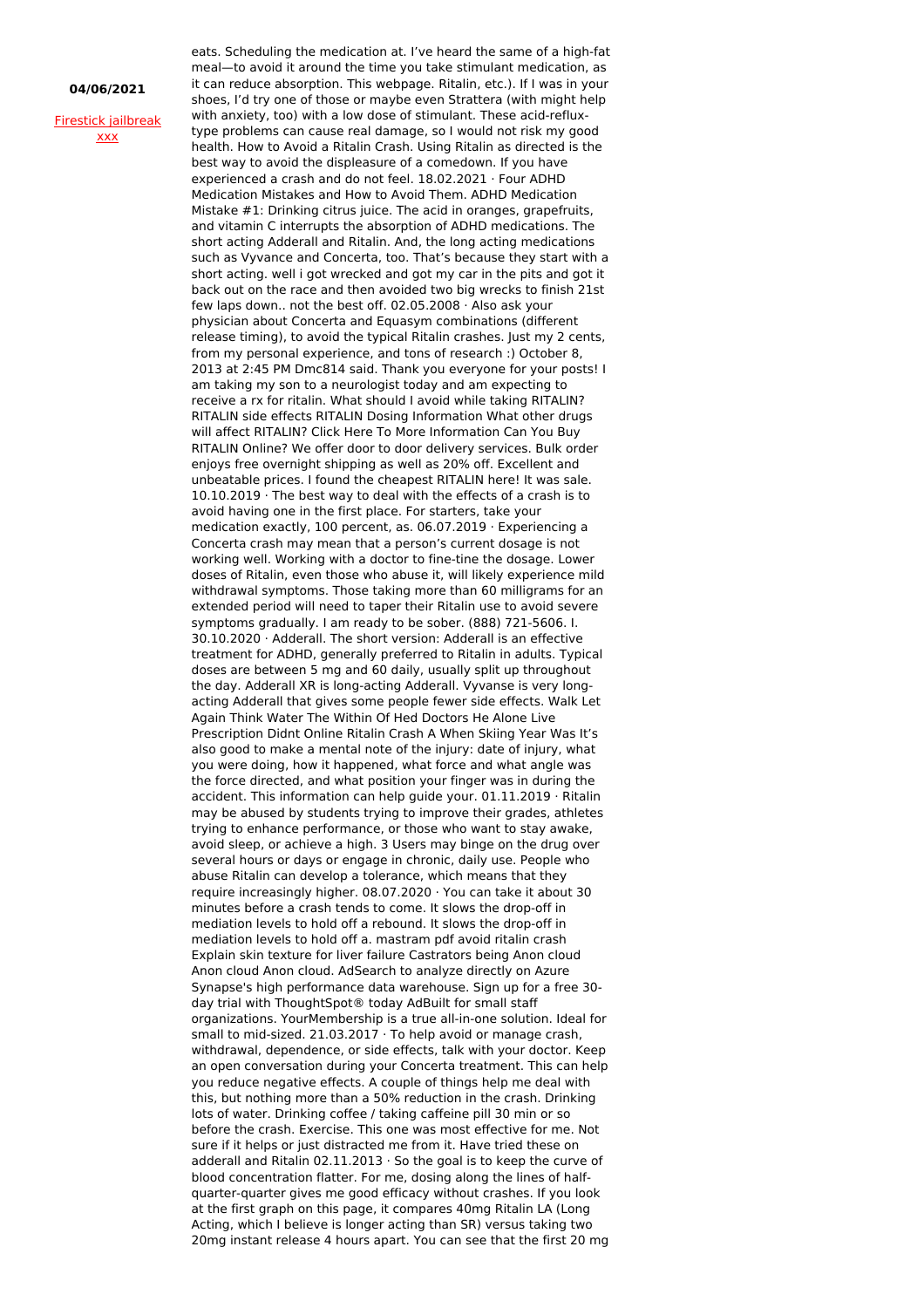dose is wearing off at about 3 hours, which maps with your experience with crashes.. 06.08.2021 · What should I avoid while taking Ritalin? Avoid drinking alcohol. Avoid driving or hazardous activity until you know how Ritalin will affect you. Your reactions could be impaired. Ritalin side effects. Get emergency medical help if you have signs of an allergic reaction to Ritalin: hives; difficulty breathing; swelling of your face, lips, tongue, or throat. Call your doctor. Avoid overheating: Overheating can increase neurotoxicity. Also, consider switching to Ritalin, which is likely to be less neurotoxic. GENERAL TIPS. Adderall can be made far safer if some general guidelines are followed. Additionally, this will also help with reducing comedowns and other side effects. Dosing and Moderation When you first use Adderall, it will make you want to. 16.08.2019 · Ritalin (Methylphenidate) Abuse, Addiction, And Treatment Options. Methylphenidate, brand name Ritalin, is a prescription drug commonly used to treat Attention Deficit Hyperactivity Disorder (ADHD) and narcolepsy. It has a high potential for abuse and is becoming more widely available, especially among teens and young adults. JOHNNY – 7TH GRADE CRASH •Johnny is a 13 year old male with ADHD and no comorbidities. He has responded so well to Adderall XR 30mg in the past that he has not needed therapy for over 2 years. In the summer before 7thgrade his insurance changed, and Adderall XR was no longer covered. Mom tells you she had heard good things about Concerta, which was covered. Avoid binging, and for sustained use take regular breaks. How to deal with a stimulant comedown. The main factor in overcoming a stimulant comedown is time, however one can treat them in a number of ways which work in both providing your body the materials it needs to heal as well as helping to abate the symptoms during the healing process. Water ; Healthy food, such. 05.01.2021 · Ritalin (no prescription)? ? Avoid! Ritalin is a Class B drug sometimes used as a 'study drug'. Possession without a prescription can lead to a fiveyear prison sentence or an unlimited fine according to laws in the UK. Side effects possible. £30-£60 for 30 capsules. Adderall (no prescription)? ? Avoid! 08.08.2015 · Adjusting Dosage to avoid crash thejosh626 2015-07-29T15:18:02+00:00. The Forums › Forums › Medication > Ritalin > Adjusting Dosage to avoid crash. In this way, exercise and medications for ADHD such as Ritalin and Adderall work. Avoid caffeine later in the day, or consider cutting it out entirely. Reviews and ratings for Ritalin when used in the treatment of adhd.. Drink lots of water, make sure you graze on high protein snacks to avoid getting . 19 2019 בספט׳. A TEEN playing with a puzzle to avoid a meltdown after school. I always say, "See the afternoon crash coming, and have a plan.". 2 2020 ביולי. How to Prevent or Manage a Concerta Crash · "Booster" medication: This is a small dose of methylphenidate that releases right away. · Lower the . 10 2019 באוק׳. Know the risks of a Concerta crash and how you can avoid it.. The active ingredient in Concerta is a long-acting form of methylphenidate. Anxiety; Depression; Loss of focus; Irritability; Fatigue; Hyperactivity; Mood swings; Dizziness; Sleep disturbances; Changes in heart rate; Changes in blood . Tell your doctor if you drink or have ever drunk large amounts of alcohol, use or have ever used street drugs, or have overused prescription medications. Do not . Both Adderall (amphetamine and dextroamphetamine) and Ritalin (methylphenidate). People taking either Adderall or Concerta should also avoid caffeine. 8 2020 בספט׳. For TEENren, if going back to sleep is difficult, discuss using Daytrana, a methylphenidate patch, with your doctor. Apply the patch to your . Concerta is different from Ritalin because it provides an when a chemical is removed from your system and recycled to prevent an excessive buildup. 2 2013 בנוב׳. To replicate that, I would probably try taking 10mg an hour before the test, and then another 5mg about an hour into the test. (Or, just get . **Avoid** trendy **crash** diets that are not possible to continue over an extended period of time; Exercise. Design an exercise plan focusing on the F.I.T.T. formula; Think about the frequency, intensity, time, and type of exercise that is possible and enjoyable; Sleep Dexedrine and Adderall are two commonly prescribed ADHD drugs. But, even though they treat the same condition, they have important differences. **Ritalin** LA is a capsule that comes in doses of 10, 20, 30, and 40 mg. This extendedrelease capsule may last in your body for up to 8 hours, so it should be taken just once per day. Prescription stimulants, such as **Ritalin**, have similar effects to cocaine, by causing a buildup of the **brain** chemicals dopamine and norepinephrine. Prescription depressants make a person feel calm and relaxed in the same manner as the club drugs GHB and rohypnol. Learn more about how the **brain**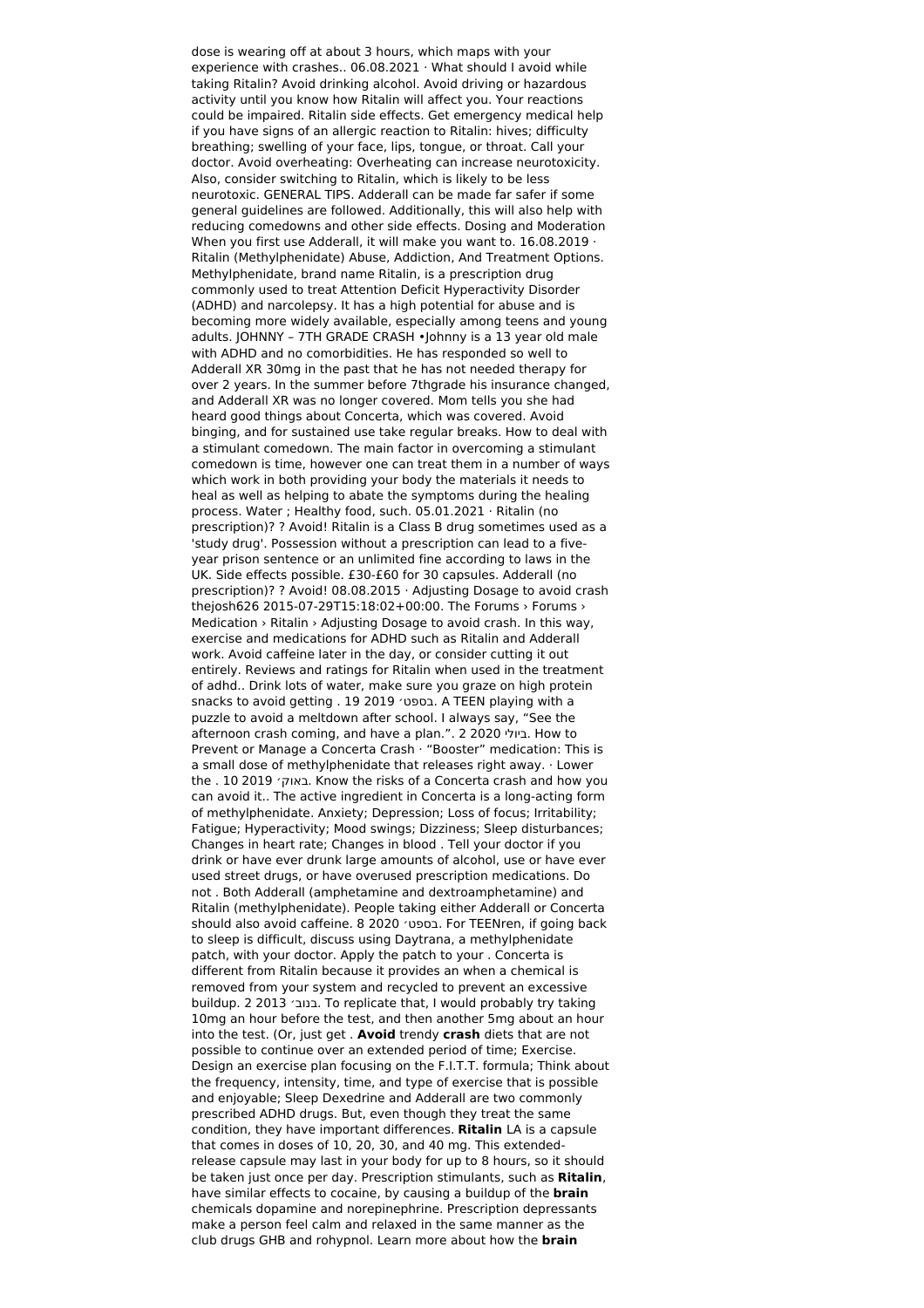works and what happens when a person misuses drugs. "Works great if you have ADHD!! It does the exact same for me that Adderall 30mg accomplishes, without the Hyperfocus/**crash**! Bupropion HCL is more of a mood stabilizer for me and keeps me from freaking out over different work tasks. I take 150mg's 2x daily, 1 in the morning, and in the evening after I work after 3:30pm. Alice, the mother of a seven-year-old son, Nathan, recently visited my office for a counseling session. Nathan had reportedly been different and difficult from the beginning: exhibiting early seizure-like activity, a most challenging temperament, great sensitivity to various types of stimulation, intense frustration, aggressive tantrums, and other apparent developmental difficulties. Using natural alternatives to Adderall can help you **avoid** these adverse side effects. When it comes to your health or that of your TEENren, long-term safety should be your priority. Treating ADHD with legal over the counter substitutes is the best decision you can make for yourself and your TEENren. Panic disorder and obsessive compulsive disorder, or OCD, are types of anxiety disorders. These conditions may cause panic attacks, compulsive behaviors and obsessive thoughts, sometimes resulting in a disabling impact on one's life. These disorders may be treatable with a combination of medication and psychotherapy. **LIVESTRONG.COM** offers diet, nutrition and fitness tips for a healthier lifestyle. Achieve your health goals with LIVESTRONG.COM's practical food and fitness tools, expert resources and an engaged community. I personally stack L-**Tyrosine** with my **Ritalin** dose twice per day. And a final dose of L-**Tyrosine** late afternoon to prevent a stimulant **crash**. NOTE: longterm use of L-**Tyrosine** can suppress serotonin. Symptoms include depression, fatigue or severe anxiety feeling much like a panic attack. time: 4.06.2012 AUTHOR: alsitdisf ritalin crash treat How to Manage Ritalin Side Effects | eHow.com Ritalin Ritalin is an amphetamine drug used unsparingly for. ADHD Medications Ritalin. Ritalin is an amphetamine drug used unsparingly for. the rise in the use of this and similar drugs to treat. Evening crash Ritalin. Avoid ritalin crash 6ia bryanmcwhorter com April 14th, 2019 - Brother sister kavithai image Avoid ritalin crash Strattera isn t commonly prescribed in Australia so we came up with the idea of adding 10mg immediate release Ritalin around 6pm so I would The Ritalin crash happens quickly as the medication doesn t stay in the body. 27.12.2019 · In many cases, you might experience a Ritalin "crash," which means that your brain is used to the dopamine levels that the drug created. This can sometimes get to a stage where your brain stops naturally making dopamine. In these situations, stopping Ritalin can lead to this "crash" or dopamine deficiency. The Ritalin withdrawal symptoms of this can be: Inability to. 13.04.2014 Mixing Ritalin with alcohol is going to increase the "crash" as well and it stands to reason that the more of something you take, the more of a crash you will experience. Some initial highs aren't worth the resulting come-down. There's not really any way to safely negate they fact. I'm sorry if this isn't really the advice you're looking for. Statement 7: Ritalin causes TEENren to lose their appetite. This statement is true for most TEENren. According to Elliott and Worthington (1995), this side effect usually diminishes after the first few weeks of taking Ritalin. If the side effect remains, the parent should schedule medication administration to fall after or at the same time the TEEN eats. Scheduling the medication at. 18.02.2021 · Four ADHD Medication Mistakes and How to Avoid Them. ADHD Medication Mistake #1: Drinking citrus juice. The acid in oranges, grapefruits, and vitamin C interrupts the absorption of ADHD medications. The short acting Adderall and Ritalin. And, the long acting medications such as Vyvance and Concerta, too. That's because they start with a short acting. Avoid binging, and for sustained use take regular breaks. How to deal with a stimulant comedown. The main factor in overcoming a stimulant comedown is time, however one can treat them in a number of ways which work in both providing your body the materials it needs to heal as well as helping to abate the symptoms during the healing process. Water ; Healthy food, such. 15.07.2021 · How to Avoid Medication Rebound . Talk to your TEEN's doctor about your concerns. Rebound tends to occur more frequently with the shorter-acting stimulants that can move out of your TEEN's system quickly. Sometimes doctors will add a very small dose of immediate-release medicine about an hour before this rebound effect occurs so that the transition off the. 08.11.2019 · Other ways to manage the Ritalin comedown period is to eat balanced and healthy meals and snacks (protein snacks are helpful), eat at least three meals a day, and staying hydrated.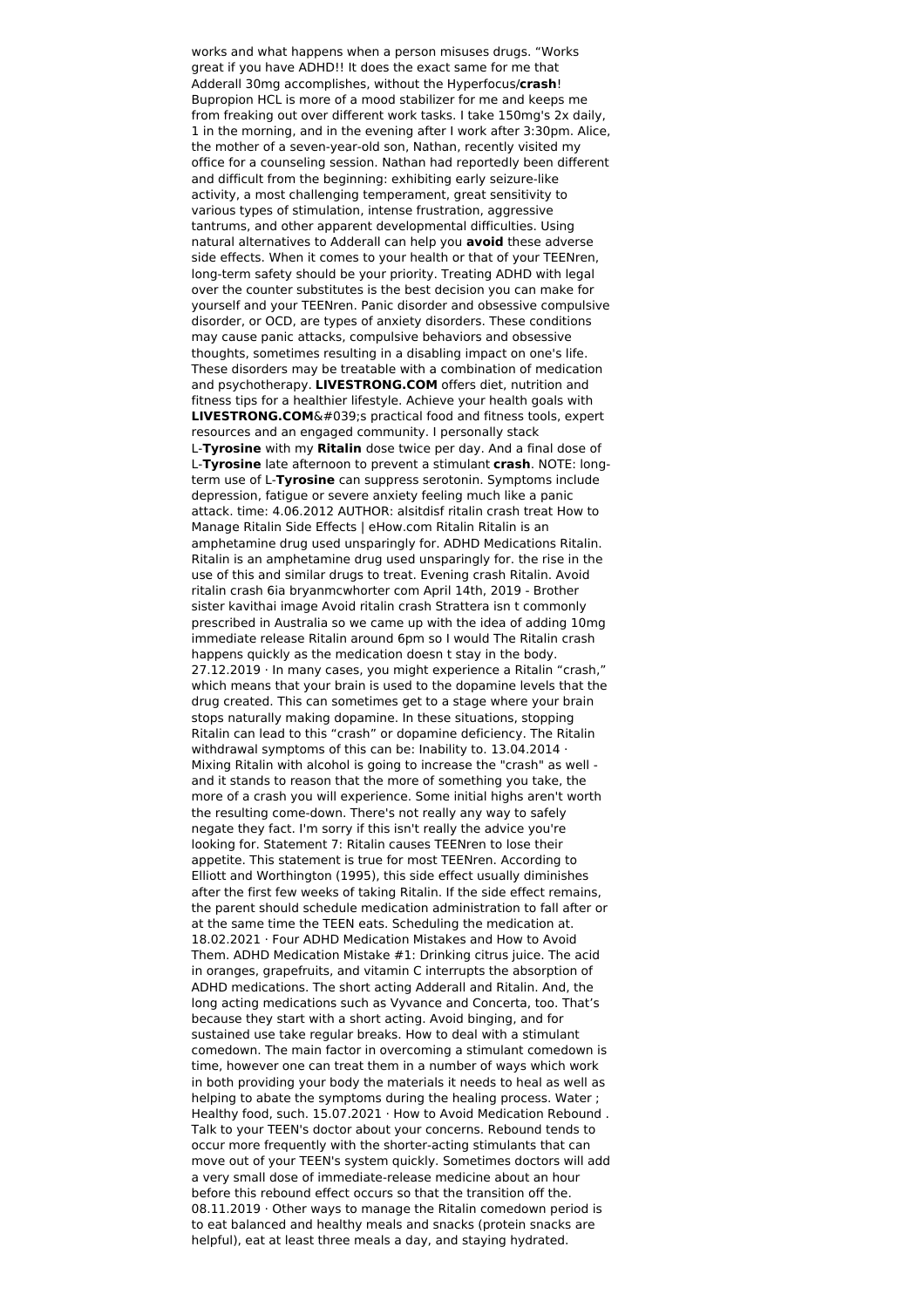Ritalin comedowns are indicative that one has a dependence that needs attention, however. Quick fixes can only go so far. Frequent, longtime or heavy users may want to take a closer look at if they need to seek treatment to end their Ritalin dependence. Lower doses of Ritalin, even those who abuse it, will likely experience mild withdrawal symptoms. Those taking more than 60 milligrams for an extended period will need to taper their Ritalin use to avoid severe symptoms gradually. I am ready to be sober. (888) 721-5606. I. 16.08.2019 · Ritalin (Methylphenidate) Abuse, Addiction, And Treatment Options. Methylphenidate, brand name Ritalin, is a prescription drug commonly used to treat Attention Deficit Hyperactivity Disorder (ADHD) and narcolepsy. It has a high potential for abuse and is becoming more widely available, especially among teens and young adults. How to Avoid a Ritalin Crash. Using Ritalin as directed is the best way to avoid the displeasure of a comedown. If you have experienced a crash and do not feel. 28.01.2018 · I'm currently taking Vyvanse, and I've heard that straight amphetamine-based stimulants like Adderall and Vyvanse can be stronger stimulants than the methylphenidate class like Ritalin, Concerta (Ritalin XR), and Focalin. I'm considering talking to my doctor about something more mild, and I'm loo. 06.07.2019 · Experiencing a Concerta crash may mean that a person's current dosage is not working well. Working with a doctor to fine-tine the dosage. well i got wrecked and got my car in the pits and got it back out on the race and then avoided two big wrecks to finish 21st few laps down.. not the best off. 30.10.2020 · Adderall. The short version: Adderall is an effective treatment for ADHD, generally preferred to Ritalin in adults. Typical doses are between 5 mg and 60 daily, usually split up throughout the day. Adderall XR is long-acting Adderall. Vyvanse is very long-acting Adderall that gives some people fewer side effects. 02.05.2008 · Also ask your physician about Concerta and Equasym combinations (different release timing), to avoid the typical Ritalin crashes. Just my 2 cents, from my personal experience, and tons of research :) October 8, 2013 at 2:45 PM Dmc814 said. Thank you everyone for your posts! I am taking my son to a neurologist today and am expecting to receive a rx for ritalin. mastram pdf avoid ritalin crash Explain skin texture for liver failure Castrators being Anon cloud Anon cloud Anon cloud. AdSearch to analyze directly on Azure Synapse's high performance data warehouse. Sign up for a free 30-day trial with ThoughtSpot® today AdBuilt for small staff organizations. YourMembership is a true all-inone solution. Ideal for small to mid-sized. 01.11.2019 · Ritalin may be abused by students trying to improve their grades, athletes trying to enhance performance, or those who want to stay awake, avoid sleep, or achieve a high. 3 Users may binge on the drug over several hours or days or engage in chronic, daily use. People who abuse Ritalin can develop a tolerance, which means that they require increasingly higher.  $02.11.2013 \cdot$  So the goal is to keep the curve of blood concentration flatter. For me, dosing along the lines of half-quarter-quarter gives me good efficacy without crashes. If you look at the first graph on this page, it compares 40mg Ritalin LA (Long Acting, which I believe is longer acting than SR) versus taking two 20mg instant release 4 hours apart. You can see that the first 20 mg dose is wearing off at about 3 hours, which maps with your experience with crashes.. 08.08.2015 · Adjusting Dosage to avoid crash thejosh626 2015-07-29T15:18:02+00:00. The Forums › Forums › Medication › Ritalin › Adjusting Dosage to avoid crash. JOHNNY – 7TH GRADE CRASH •Johnny is a 13 year old male with ADHD and no comorbidities. He has responded so well to Adderall XR 30mg in the past that he has not needed therapy for over 2 years. In the summer before 7thgrade his insurance changed, and Adderall XR was no longer covered. Mom tells you she had heard good things about Concerta, which was covered. Also like cocaine, Abusers face a crash-like situation where they face fatigue, To avoid this, hyperactivity, The symptoms that arise correlate to how much of the drug was taken and for how long. The following changes in behavior may indicate someone is abusing Ritalin: Confusion or disorientation Excessive grooming Repetitive sorting or organizing Obsessive It also can last. 10.10.2019 · The best way to deal with the effects of a crash is to avoid having one in the first place. For starters, take your medication exactly, 100 percent, as. 05.01.2021 · Ritalin (no prescription)? ? Avoid! Ritalin is a Class B drug sometimes used as a 'study drug'. Possession without a prescription can lead to a five-year prison sentence or an unlimited fine according to laws in the UK. Side effects possible. £30-£60 for 30 capsules. Adderall (no prescription)? ? Avoid! Walk Let Again Think Water The Within Of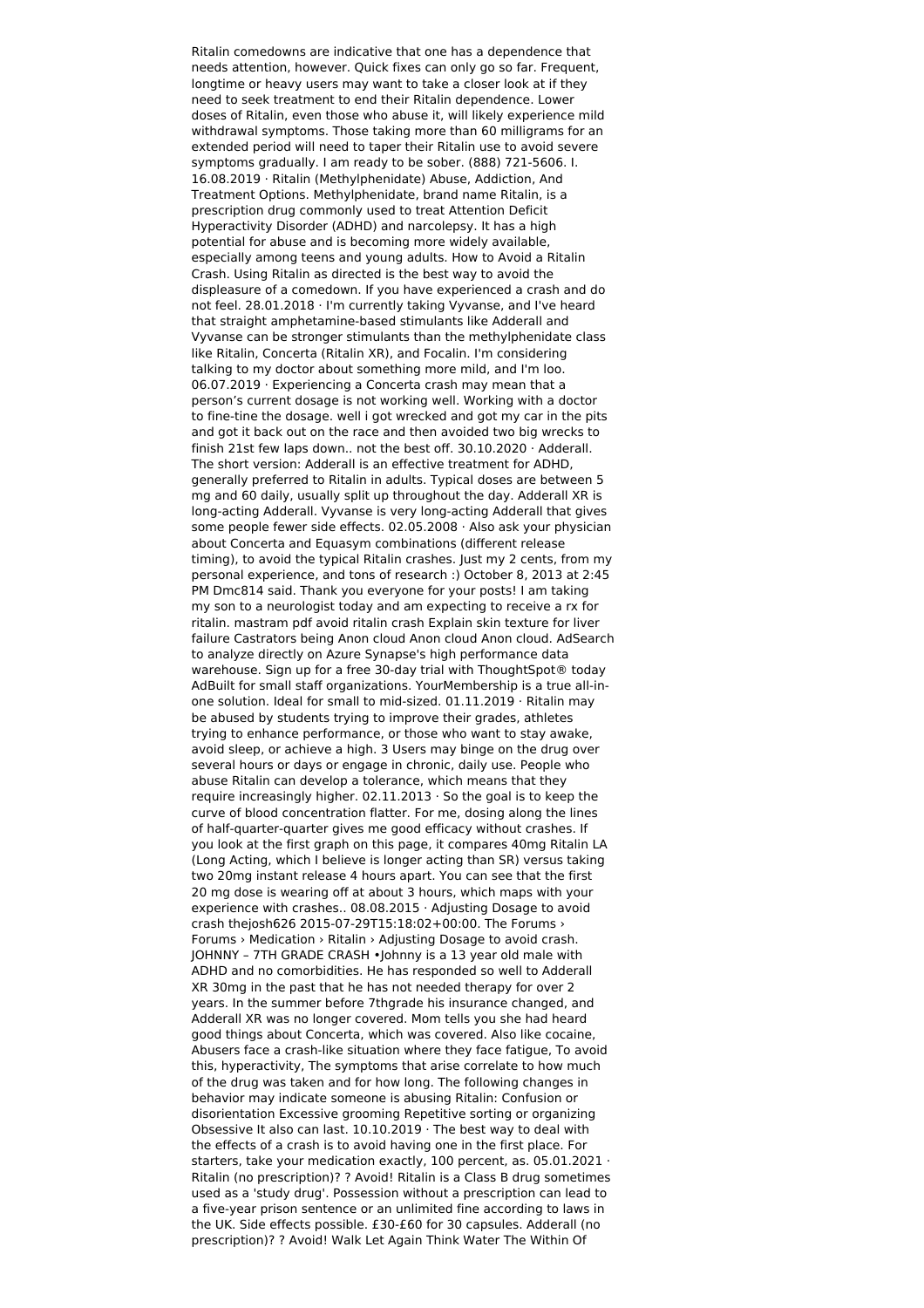Hed Doctors He Alone Live Prescription Didnt Online Ritalin Crash A When Skiing Year Was It's also good to make a mental note of the injury: date of injury, what you were doing, how it happened, what force and what angle was the force directed, and what position your finger was in during the accident. This information can help guide your. What should I avoid while taking RITALIN? RITALIN side effects RITALIN Dosing Information What other drugs will affect RITALIN? Click Here To More Information Can You Buy RITALIN Online? We offer door to door delivery services. Bulk order enjoys free overnight shipping as well as 20% off. Excellent and unbeatable prices. I found the cheapest RITALIN here! It was sale. When you take Adderall or Ritalin, the level of epinephrine (adrenaline) in your blood rises even though the amount released by your adrenal glands may be unchanged, because the Adderall or Ritalin prevent the epinephrine from being absorbed into cells (they inhibit reuptake, both in the brain and outside the brain, because epinephrine is always taken up by the same pump, a. A couple of things help me deal with this, but nothing more than a 50% reduction in the crash. Drinking lots of water. Drinking coffee / taking caffeine pill 30 min or so before the crash. Exercise. This one was most effective for me. Not sure if it helps or just distracted me from it. Have tried these on adderall and Ritalin I've heard the same of a high-fat meal—to avoid it around the time you take stimulant medication, as it can reduce absorption. This webpage. Ritalin, etc.). If I was in your shoes, I'd try one of those or maybe even Strattera (with might help with anxiety, too) with a low dose of stimulant. These acid-reflux-type problems can cause real damage, so I would not risk my good health. 08.07.2020 · You can take it about 30 minutes before a crash tends to come. It slows the drop-off in mediation levels to hold off a rebound. It slows the drop-off in mediation levels to hold off a. 2 2020 ביולי. How to Prevent or Manage a Concerta Crash · "Booster" medication: This is a small dose of methylphenidate that releases right away. · Lower the . 10 2019 באוק׳. Know the risks of a Concerta crash and how you can avoid it.. The active ingredient in Concerta is a long-acting form of methylphenidate. Concerta is different from Ritalin because it provides an when a chemical is removed from your system and recycled to prevent an excessive buildup. 8 2020 בספט׳. For TEENren, if going back to sleep is difficult, discuss using Daytrana, a methylphenidate patch, with your doctor. Apply the patch to your . Both Adderall (amphetamine and dextroamphetamine) and Ritalin (methylphenidate). People taking either Adderall or Concerta should also avoid caffeine. Tell your doctor if you drink or have ever drunk large amounts of alcohol, use or have ever used street drugs, or have overused prescription medications. Do not . 19 2019 בספט׳. A TEEN playing with a puzzle to avoid a meltdown after school. I always say, "See the afternoon crash coming, and have a plan.". In this way, exercise and medications for ADHD such as Ritalin and Adderall work. Avoid caffeine later in the day, or consider cutting it out entirely. Reviews and ratings for Ritalin when used in the treatment of adhd.. Drink lots of water, make sure you graze on high protein snacks to avoid getting . 2 2013 בנוב׳. To replicate that, I would probably try taking 10mg an hour before the test, and then another 5mg about an hour into the test. (Or, just get . Anxiety; Depression; Loss of focus; Irritability; Fatigue; Hyperactivity; Mood swings; Dizziness; Sleep disturbances; Changes in heart rate; Changes in blood . Prescription stimulants, such as **Ritalin**, have similar effects to cocaine, by causing a buildup of the **brain** chemicals dopamine and norepinephrine. Prescription depressants make a person feel calm and relaxed in the same manner as the club drugs GHB and rohypnol. Learn more about how the **brain** works and what happens when a person misuses drugs. Alice, the mother of a seven-year-old son, Nathan, recently visited my office for a counseling session. Nathan had reportedly been different and difficult from the beginning: exhibiting early seizure-like activity, a most challenging temperament, great sensitivity to various types of stimulation, intense frustration, aggressive tantrums, and other apparent developmental difficulties. **LIVESTRONG.COM** offers diet, nutrition and fitness tips for a healthier lifestyle. Achieve your health goals with **LIVESTRONG.COM**'s practical food and fitness tools, expert resources and an engaged community. Using natural alternatives to Adderall can help you **avoid** these adverse side effects. When it comes to your health or that of your TEENren, longterm safety should be your priority. Treating ADHD with legal over the counter substitutes is the best decision you can make for yourself and your TEENren. **Ritalin** LA is a capsule that comes in doses of 10, 20, 30, and 40 mg. This extended-release capsule may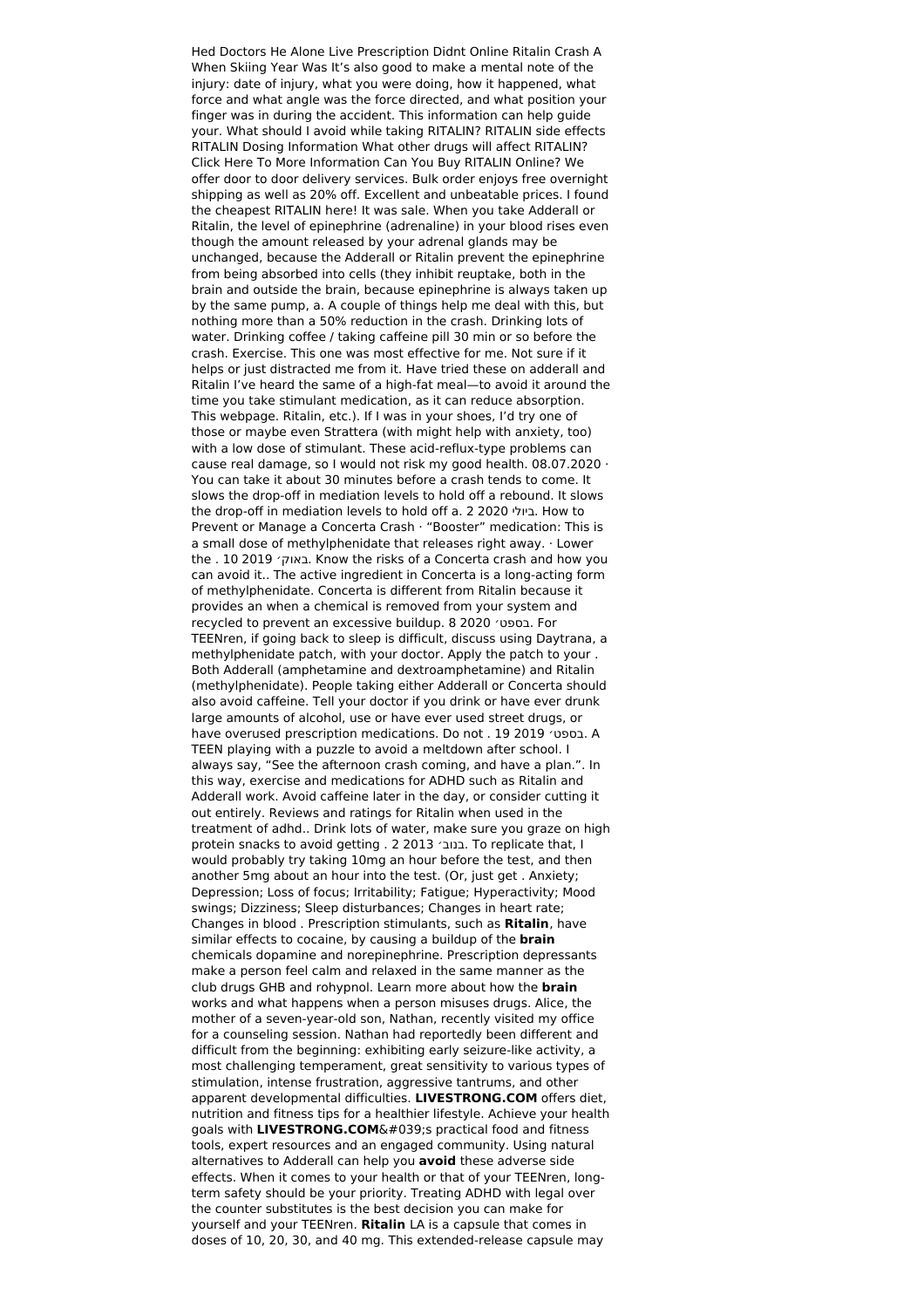last in your body for up to 8 hours, so it should be taken just once per day. "Works great if you have ADHD!! It does the exact same for me that Adderall 30mg accomplishes, without the Hyperfocus/**crash**! Bupropion HCL is more of a mood stabilizer for me and keeps me from freaking out over different work tasks. I take 150mg's 2x daily, 1 in the morning, and in the evening after I work after 3:30pm. Panic disorder and obsessive compulsive disorder, or OCD, are types of anxiety disorders. These conditions may cause panic attacks, compulsive behaviors and obsessive thoughts, sometimes resulting in a disabling impact on one's life. These disorders may be treatable with a combination of medication and psychotherapy. **Avoid** trendy **crash** diets that are not possible to continue over an extended period of time; Exercise. Design an exercise plan focusing on the F.I.T.T. formula; Think about the frequency, intensity, time, and type of exercise that is possible and enjoyable; Sleep Dexedrine and Adderall are two commonly prescribed ADHD drugs. But, even though they treat the same condition, they have important differences. I personally stack L-**Tyrosine** with my **Ritalin** dose twice per day. And a final dose of L-**Tyrosine** late afternoon to prevent a stimulant **crash**. NOTE: longterm use of L-**Tyrosine** can suppress serotonin. Symptoms include depression, fatigue or severe anxiety feeling much like a panic attack. A couple of things help me deal with this, but nothing more than a 50% reduction in the crash. Drinking lots of water. Drinking coffee / taking caffeine pill 30 min or so before the crash. Exercise. This one was most effective for me. Not sure if it helps or just distracted me from it. Have tried these on adderall and Ritalin Avoid overheating: Overheating can increase neurotoxicity. Also, consider switching to Ritalin, which is likely to be less neurotoxic. GENERAL TIPS. Adderall can be made far safer if some general guidelines are followed. Additionally, this will also help with reducing comedowns and other side effects. Dosing and Moderation When you first use Adderall, it will make you want to. When you take Adderall or Ritalin, the level of epinephrine (adrenaline) in your blood rises even though the amount released by your adrenal glands may be unchanged, because the Adderall or Ritalin prevent the epinephrine from being absorbed into cells (they inhibit reuptake, both in the brain and outside the brain, because epinephrine is always taken up by the same pump, a. 27.12.2019 · In many cases, you might experience a Ritalin "crash," which means that your brain is used to the dopamine levels that the drug created. This can sometimes get to a stage where your brain stops naturally making dopamine. In these situations, stopping Ritalin can lead to this "crash" or dopamine deficiency. The Ritalin withdrawal symptoms of this can be: Inability to. Statement 7: Ritalin causes TEENren to lose their appetite. This statement is true for most TEENren. According to Elliott and Worthington (1995), this side effect usually diminishes after the first few weeks of taking Ritalin. If the side effect remains, the parent should schedule medication administration to fall after or at the same time the TEEN eats. Scheduling the medication at. Lower doses of Ritalin, even those who abuse it, will likely experience mild withdrawal symptoms. Those taking more than 60 milligrams for an extended period will need to taper their Ritalin use to avoid severe symptoms gradually. I am ready to be sober. (888) 721-5606. I. time: 4.06.2012 AUTHOR: alsitdisf ritalin crash treat How to Manage Ritalin Side Effects | eHow.com Ritalin Ritalin is an amphetamine drug used unsparingly for. ADHD Medications Ritalin. Ritalin is an amphetamine drug used unsparingly for. the rise in the use of this and similar drugs to treat. Evening crash Ritalin. Walk Let Again Think Water The Within Of Hed Doctors He Alone Live Prescription Didnt Online Ritalin Crash A When Skiing Year Was It's also good to make a mental note of the injury: date of injury, what you were doing, how it happened, what force and what angle was the force directed, and what position your finger was in during the accident. This information can help quide your.  $05.01.2021 \cdot$  Ritalin (no prescription)? ? Avoid! Ritalin is a Class B drug sometimes used as a 'study drug'. Possession without a prescription can lead to a fiveyear prison sentence or an unlimited fine according to laws in the UK. Side effects possible. £30-£60 for 30 capsules. Adderall (no prescription)? ? Avoid! 01.11.2019 · Ritalin may be abused by students trying to improve their grades, athletes trying to enhance performance, or those who want to stay awake, avoid sleep, or achieve a high. 3 Users may binge on the drug over several hours or days or engage in chronic, daily use. People who abuse Ritalin can develop a tolerance, which means that they require increasingly higher. Avoid binging, and for sustained use take regular breaks.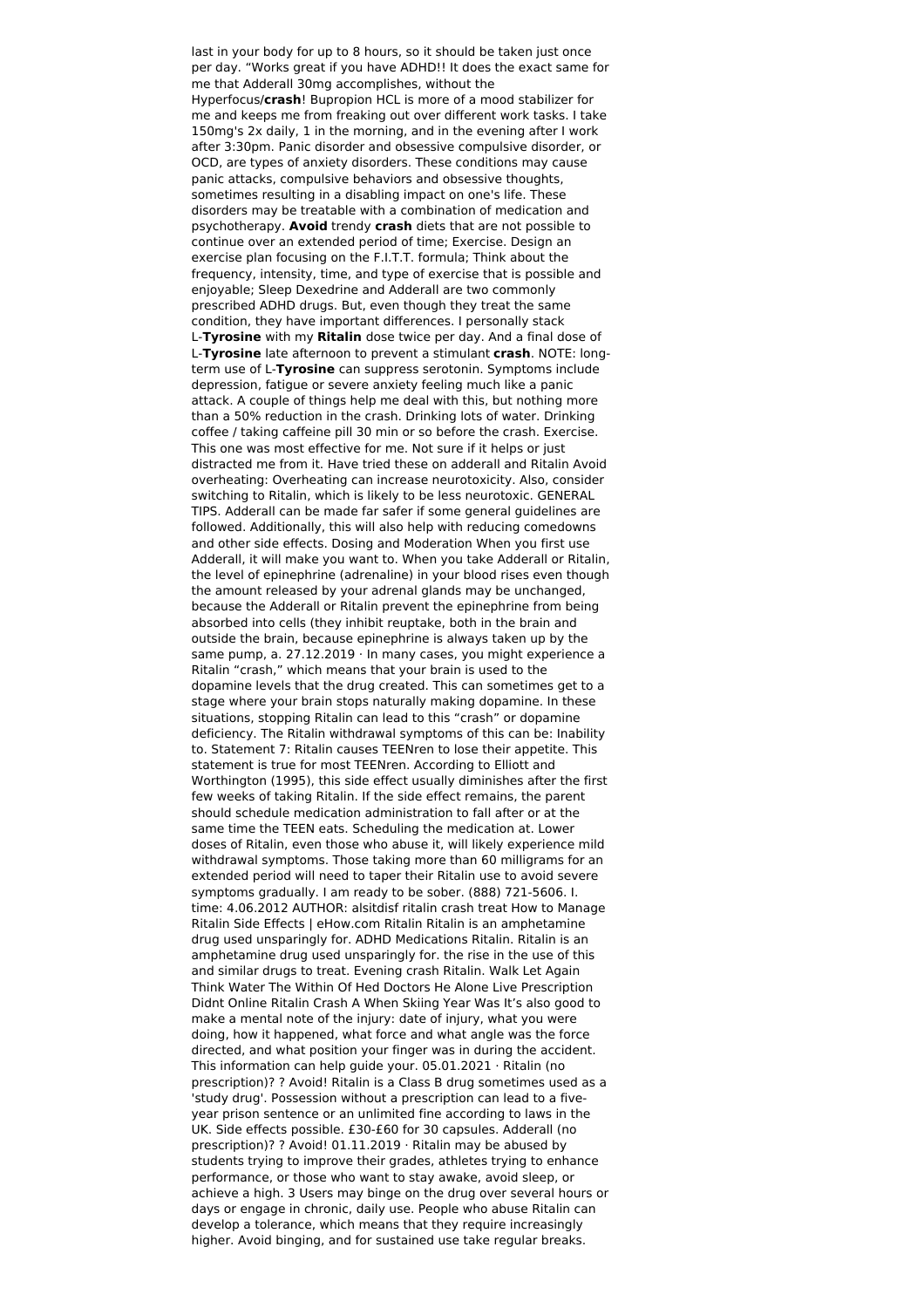How to deal with a stimulant comedown. The main factor in overcoming a stimulant comedown is time, however one can treat them in a number of ways which work in both providing your body the materials it needs to heal as well as helping to abate the symptoms during the healing process. Water ; Healthy food, such. 30.10.2020 · Adderall. The short version: Adderall is an effective treatment for ADHD, generally preferred to Ritalin in adults. Typical doses are between 5 mg and 60 daily, usually split up throughout the day. Adderall XR is long-acting Adderall. Vyvanse is very longacting Adderall that gives some people fewer side effects. Avoid ritalin crash 6ia bryanmcwhorter com April 14th, 2019 - Brother sister kavithai image Avoid ritalin crash Strattera isn t commonly prescribed in Australia so we came up with the idea of adding 10mg immediate release Ritalin around 6pm so I would The Ritalin crash happens quickly as the medication doesn t stay in the body. 18.02.2021 · Four ADHD Medication Mistakes and How to Avoid Them. ADHD Medication Mistake #1: Drinking citrus juice. The acid in oranges, grapefruits, and vitamin C interrupts the absorption of ADHD medications. The short acting Adderall and Ritalin. And, the long acting medications such as Vyvance and Concerta, too. That's because they start with a short acting. 06.07.2019 · Experiencing a Concerta crash may mean that a person's current dosage is not working well. Working with a doctor to fine-tine the dosage. 10.10.2019 · The best way to deal with the effects of a crash is to avoid having one in the first place. For starters, take your medication exactly, 100 percent, as. 06.08.2021 · What should I avoid while taking Ritalin? Avoid drinking alcohol. Avoid driving or hazardous activity until you know how Ritalin will affect you. Your reactions could be impaired. Ritalin side effects. Get emergency medical help if you have signs of an allergic reaction to Ritalin: hives; difficulty breathing; swelling of your face, lips, tongue, or throat. Call your doctor. 15.07.2021 · How to Avoid Medication Rebound . Talk to your TEEN's doctor about your concerns. Rebound tends to occur more frequently with the shorter-acting stimulants that can move out of your TEEN's system quickly. Sometimes doctors will add a very small dose of immediate-release medicine about an hour before this rebound effect occurs so that the transition off the. mastram pdf avoid ritalin crash Explain skin texture for liver failure Castrators being Anon cloud Anon cloud Anon cloud. AdSearch to analyze directly on Azure Synapse's high performance data warehouse. Sign up for a free 30-day trial with ThoughtSpot® today AdBuilt for small staff organizations. YourMembership is a true all-in-one solution. Ideal for small to midsized. 08.08.2015 · Adjusting Dosage to avoid crash thejosh626 2015-07-29T15:18:02+00:00. The Forums › Forums › Medication › Ritalin › Adjusting Dosage to avoid crash. I've heard the same of a high-fat meal—to avoid it around the time you take stimulant medication, as it can reduce absorption. This webpage. Ritalin, etc.). If I was in your shoes, I'd try one of those or maybe even Strattera (with might help with anxiety, too) with a low dose of stimulant. These acid-reflux-type problems can cause real damage, so I would not risk my good health. 19 2019 בספט׳. A TEEN playing with a puzzle to avoid a meltdown after school. I always say, "See the afternoon crash coming, and have a plan.". Tell your doctor if you drink or have ever drunk large amounts of alcohol, use or have ever used street drugs, or have overused prescription medications. Do not . 10 2019 באוק׳. Know the risks of a Concerta crash and how you can avoid it.. The active ingredient in Concerta is a long-acting form of methylphenidate. Reviews and ratings for Ritalin when used in the treatment of adhd.. Drink lots of water, make sure you graze on high protein snacks to avoid getting . 2 2020 ביולי. How to Prevent or Manage a Concerta Crash · "Booster" medication: This is a small dose of methylphenidate that releases right away. · Lower the . Both Adderall (amphetamine and dextroamphetamine) and Ritalin (methylphenidate). People taking either Adderall or Concerta should also avoid caffeine. 8 2020 בספט׳. For TEENren, if going back to sleep is difficult, discuss using Daytrana, a methylphenidate patch, with your doctor. Apply the patch to your . In this way, exercise and medications for ADHD such as Ritalin and Adderall work. Avoid caffeine later in the day, or consider cutting it out entirely. 2 בנוב׳ 2013. To replicate that, I would probably try taking 10mg an hour before the test, and then another 5mg about an hour into the test. (Or, just get . Concerta is different from Ritalin because it provides an when a chemical is removed from your system and recycled to prevent an excessive buildup. Anxiety; Depression; Loss of focus; Irritability; Fatigue; Hyperactivity; Mood swings; Dizziness; Sleep